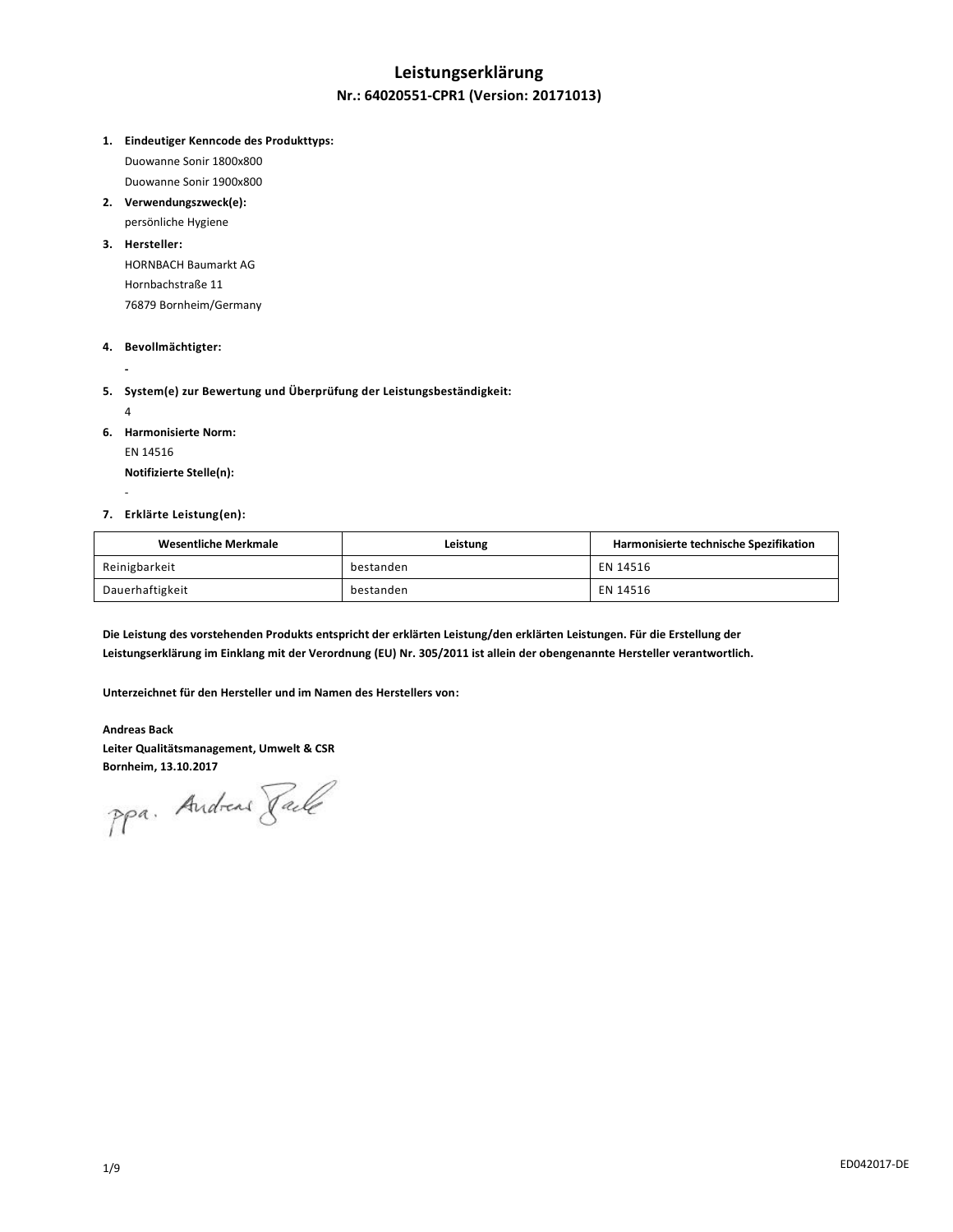# **Déclaration des performances**

# **N <sup>o</sup>64020551-CPR1 (Version 20171013)**

- **1. Code d'identification unique du produit type :** Baignoire 2 places Sonir 1800x800 Baignoire 2 places Sonir 1900x800
- **2. Usage(s) prévu(s) :**

Hygiène personnelle

### **3. Fabricant :**

HORNBACH Baumarkt AG Hornbachstraße 11 76879 Bornheim/Allemagne

#### **4. Mandataire°:**

**-**

**5. Système(s) d'évaluation et de vérification de la constance des performances :**

4

-

**6. Norme harmonisée :**

EN 14516

**Organisme(s) notifié(s)°:**

#### **7. Performance(s) déclarée(s)°:**

| Caractéristiques essentielles | Performance | Spécification technique harmonisée |
|-------------------------------|-------------|------------------------------------|
| Nettoyabilité                 | Test réussi | EN 14516                           |
| Durabilité                    | Test réussi | EN 14516                           |

**Les performances du produit identifié ci-dessus sont conformes aux performances déclarées. Conformément au règlement (UE) no 305/2011, la présente déclaration des performances est établie sous la seule responsabilité du fabricant mentionné ci-dessus.**

**Signé pour le fabricant et en son nom par :**

**Andreas Back Responsable management de la qualité, de l'environnement et CSR**

Bornheim, 13/10/2017<br>PPa. Andreas *Jale*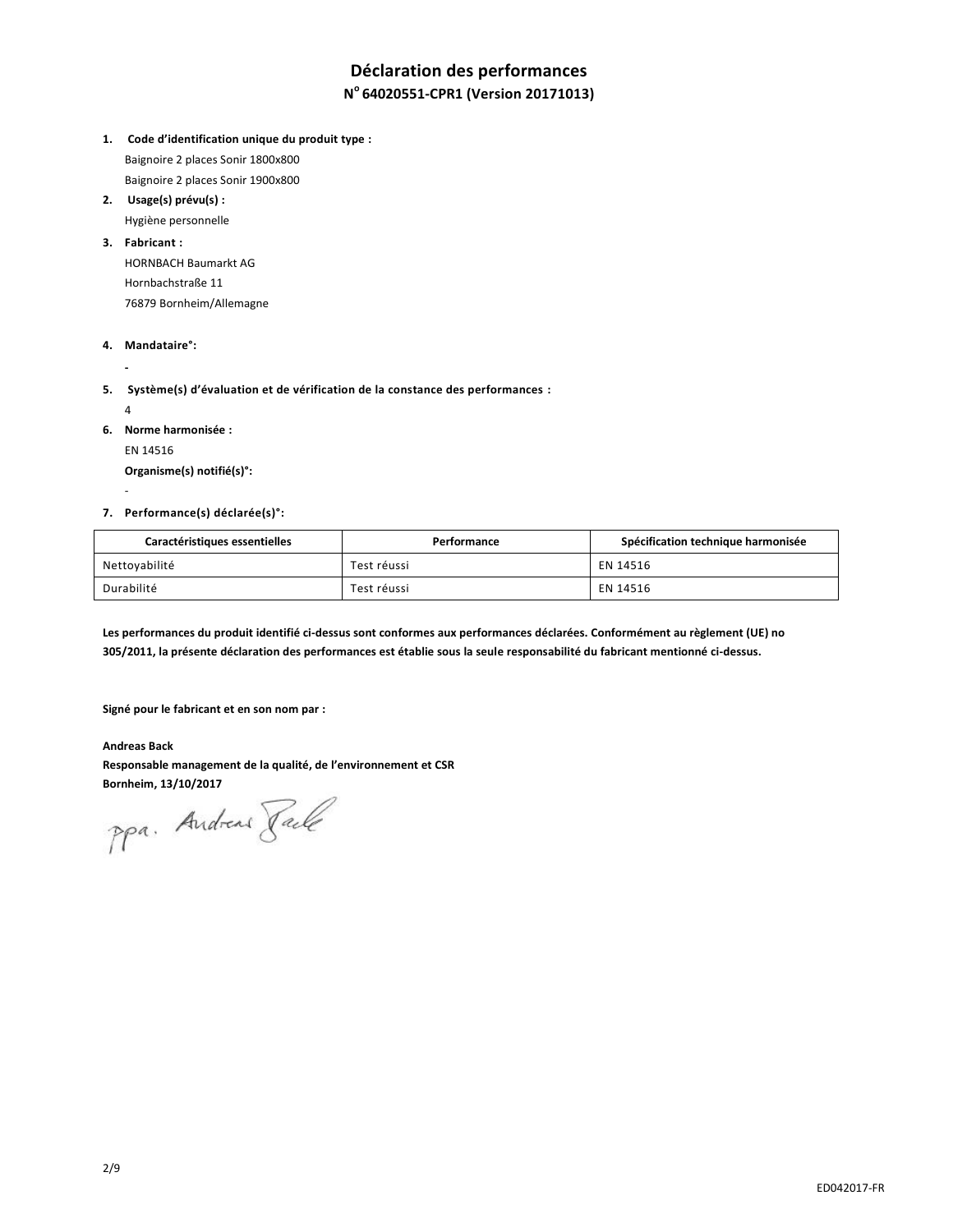# **Declaration of performance**

# **No. 64020551-CPR1 (Version: 20171013)**

- **1. Unique identification code of the product-type:** Duo bathtub Sonir 1800x800 Duo bathtub Sonir 1900x800
- **2. Intended use/es:**

Personal hygiene

**3. Manufacturer:**

HORNBACH Baumarkt AG Hornbachstraße 11 76879 Bornheim/Germany

### **4. Authorised representative:**

**5. System/s of AVCP:**

4

-

**-**

**6. Harmonised standard:**

EN 14516 **Notified body/ies:**

#### **7. Declared performance/s:**

| <b>Essential characteristics</b> | Performance  | Harmonized technical specification |
|----------------------------------|--------------|------------------------------------|
| Cleanability                     | Satisfactory | EN 14516                           |
| Durability                       | Satisfactory | EN 14516                           |

**The performance of the product identified above is in conformity with the declared performance/s. This declaration of performance is issued, in accordance with Regulation (EU) No 305/2011, under the sole responsibility of the manufacturer identified above.**

**Signed for and on behalf of the manufacturer by:**

# **Andreas Back Head of Quality Management, Environment & CSR**

**Bornheim, 13.10.2017**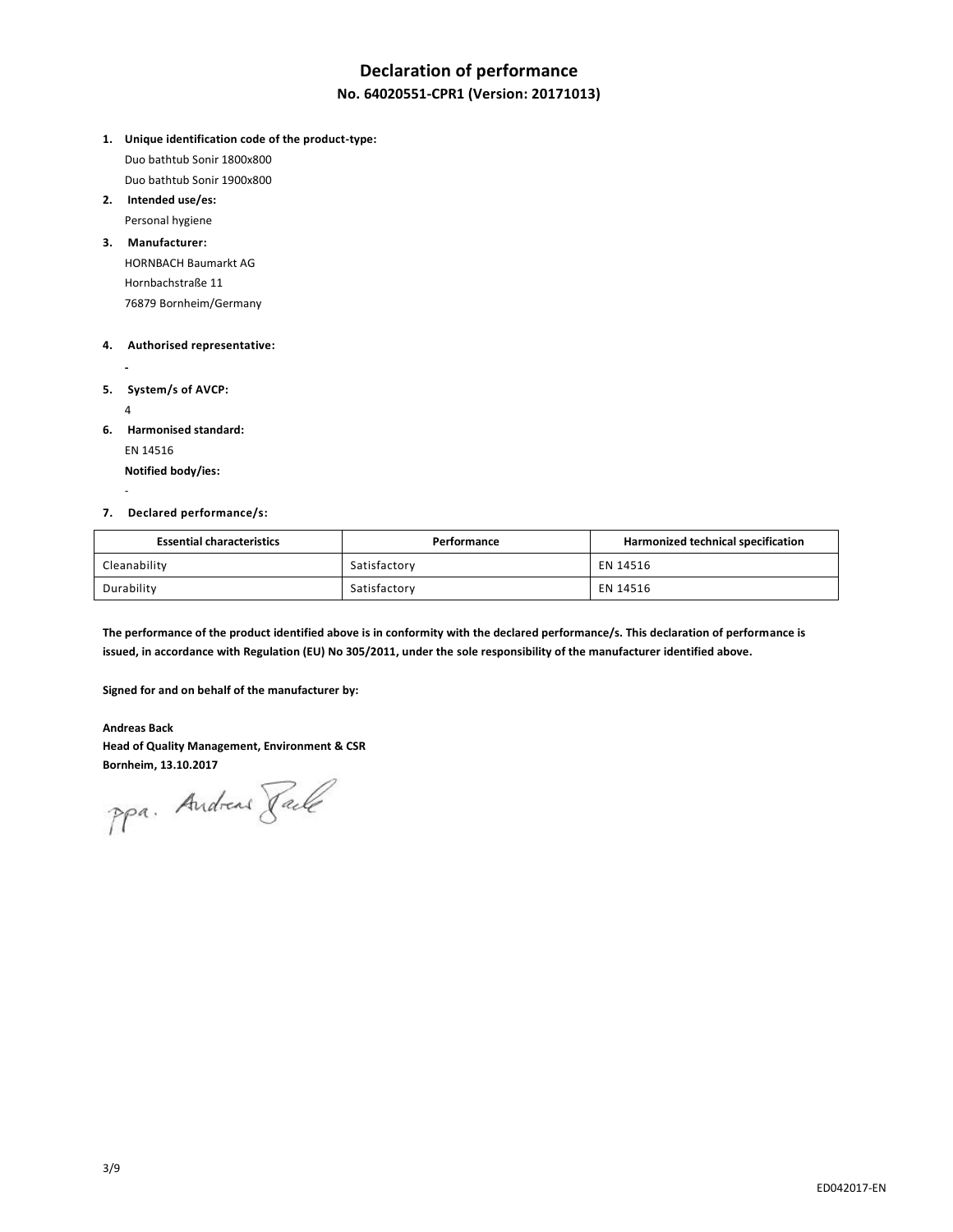# **Prestatieverklaring Nr. 64020551-CPR1 (versie 20171013)**

**1. Unieke identificatiecode van het producttype:**

Duobad Sonir 1800x800 Duobad Sonir 1900x800

**2. Beoogd(e) gebruik(en):**

Persoonlijke hygiëne

### **3. Fabrikant:**

HORNBACH Baumarkt AG Hornbachstraße 11 76879 Bornheim/Germany

# **4. Gemachtigde:**

**-**

-

- **5. Het system of de systemen voor de beoordeling en verificatie van de prestatiebestendigheid:**  4
- **6. Geharmoniseerde norm:**

EN 14516

**Aangemelde instantie(s):**

#### **7. Aangegeven prestatie(s):**

| Essentiële kenmerken | Prestatie  | Geharmoniseerde technische specificatie |
|----------------------|------------|-----------------------------------------|
| Reinigbaarheid       | Aangetoond | EN 14516                                |
| Duurzaamheid         | Aangetoond | EN 14516                                |

**De prestaties van het hierboven omschreven product zijn conform de aangegeven prestaties. Deze prestatieverklaring wordt in overeenstemming met Verordening (EU) nr. 305/2011 onder de exclusieve verantwoordelijkheid van de hierboven vermelde fabrikant verstrekt.**

**Ondertekend voor en namens de fabrikant door:**

**Andreas Back Hoofd Kwaliteitsmanagement, Milieu & CSR**

**Bornheim, Duitsland, 13-10-2017**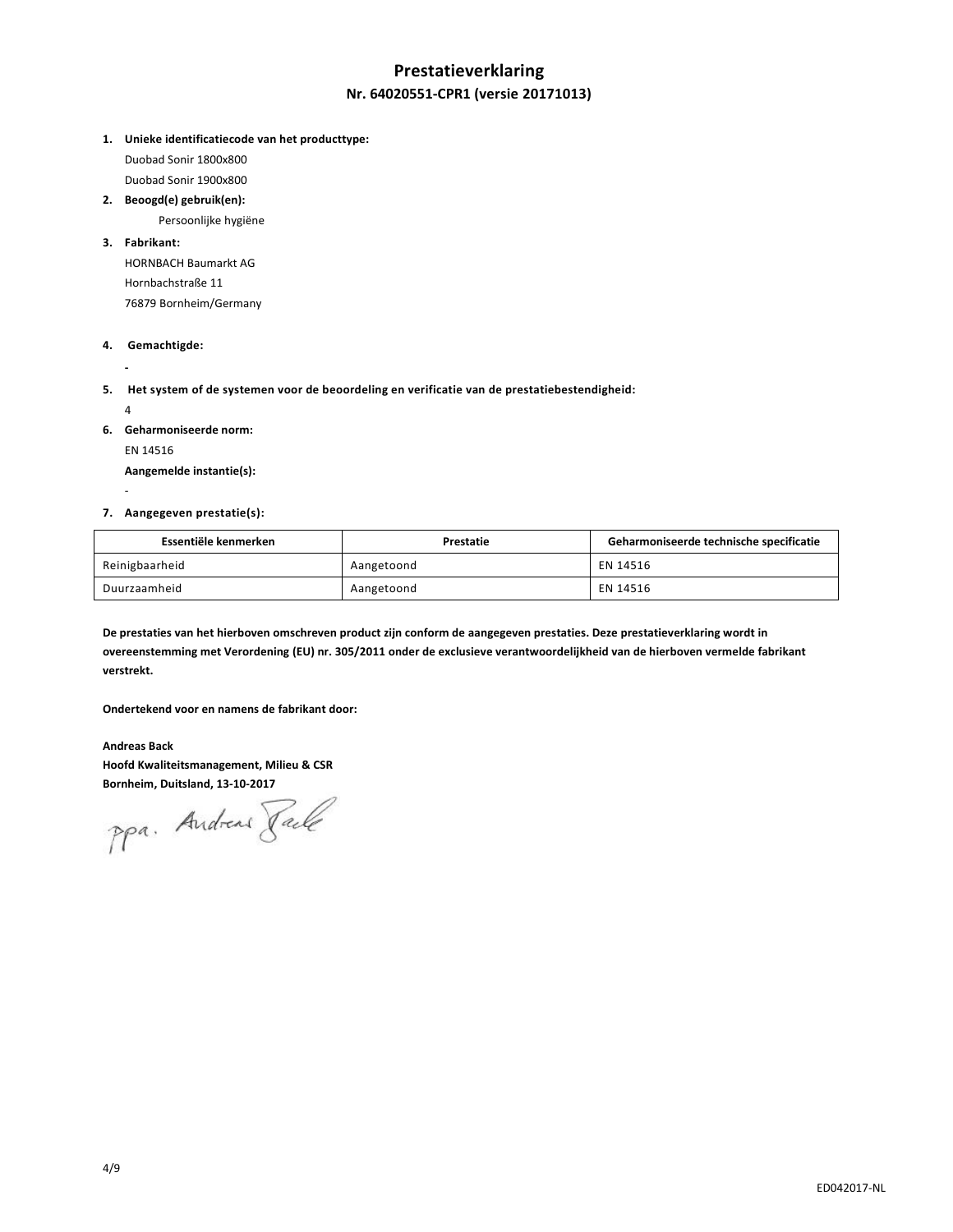# **Dichiarazione di prestazione**

# **N. 64020551-CPR1 (Versione 20171013)**

**1. Codice di identificazione unico del tipo di prodotto:** Vasca da bagno due posti Sonir 1800x800

Vasca da bagno due posti Sonir 1900x800 **2. Uso o usi previsti:**

Igiene personale

# **3. Fabbricante:**

HORNBACH Baumarkt AG Hornbachstraße 11 76879 Bornheim/Germania

### **4. Mandatorio:**

**- 5. Sistema o sistemi di VVCP:**  4

**6. Norma armonizzata:**

EN 14516

-

**Organismo(i) notificato(i):**

# **7. Prestazione(i) dichiarata(e):**

| Caratteristiche essenziali | Prestazione | Specifica tecnica armonizzata |
|----------------------------|-------------|-------------------------------|
| Lavabilità                 | Superata    | EN 14516                      |
| Durevolezza                | Superata    | EN 14516                      |

La prestazione del prodotto sopra identificato è conforme alla(e) prestazione(i) dichiarata(e). Si rilascia la presente dichiarazione di prestazione sotto la responsabilità esclusiva del fabbricante sopra identificato, in conformità al regolamento (UE) n. 305/2011.

#### **Firmato in nome e per conto del fabbricante da:**

**Andreas Back Responsabile Qualità, Ambiente & CSR**

**Bornheim, 13.10.2017**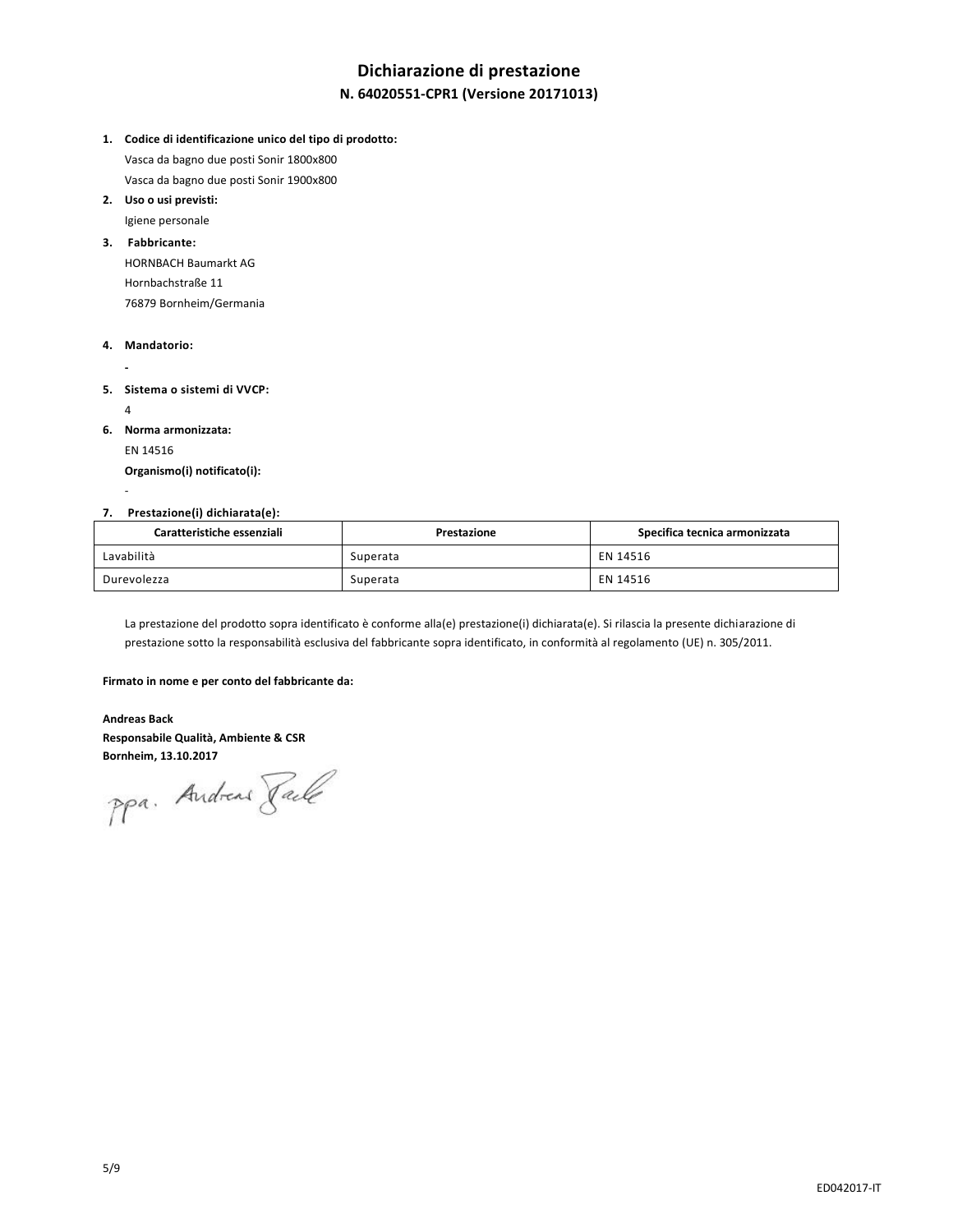# **Prestandadeklaration**

# **Nr. 64020551-CPR1 (version 20171013)**

**1. Produkttypens unika identifikationskod:**

Duobadkar Sonir 1800x800

Duobadkar Sonir 1900x800

**2. Användning/användningar:** Personlig hygien

### **3. Tillverkare:**

HORNBACH Baumarkt AG Hornbachstraße 11 76879 Bornheim/Germany

# **4. Tillverkarens representant:**

**-**

**5. System för bedömning och fortlöpande kontroll av prestanda:**

4

-

**6. Harmoniserad standard:**

EN 14516

**Anmält/anmälda organ:**

#### **7. Angiven prestanda:**

| Väsentliga egenskaper | Prestanda | Harmoniserad teknisk specifikation |
|-----------------------|-----------|------------------------------------|
| Rengörbarhet          | Godkänd   | EN 14516                           |
| Beständighet          | Godkänd   | EN 14516                           |

**Prestandan för ovanstående produkt överensstämmer med den angivna prestandan. Denna prestandadeklaration har utfärdats i enlighet med förordning (EU) nr 305/2011 på eget ansvar av den tillverkare som anges ovan.**

**Undertecknar för tillverkaren av:**

**Andreas Back Ansvarig för kvalitetsmanagement, miljö & CSR**

**Bornheim, 2017-10-13**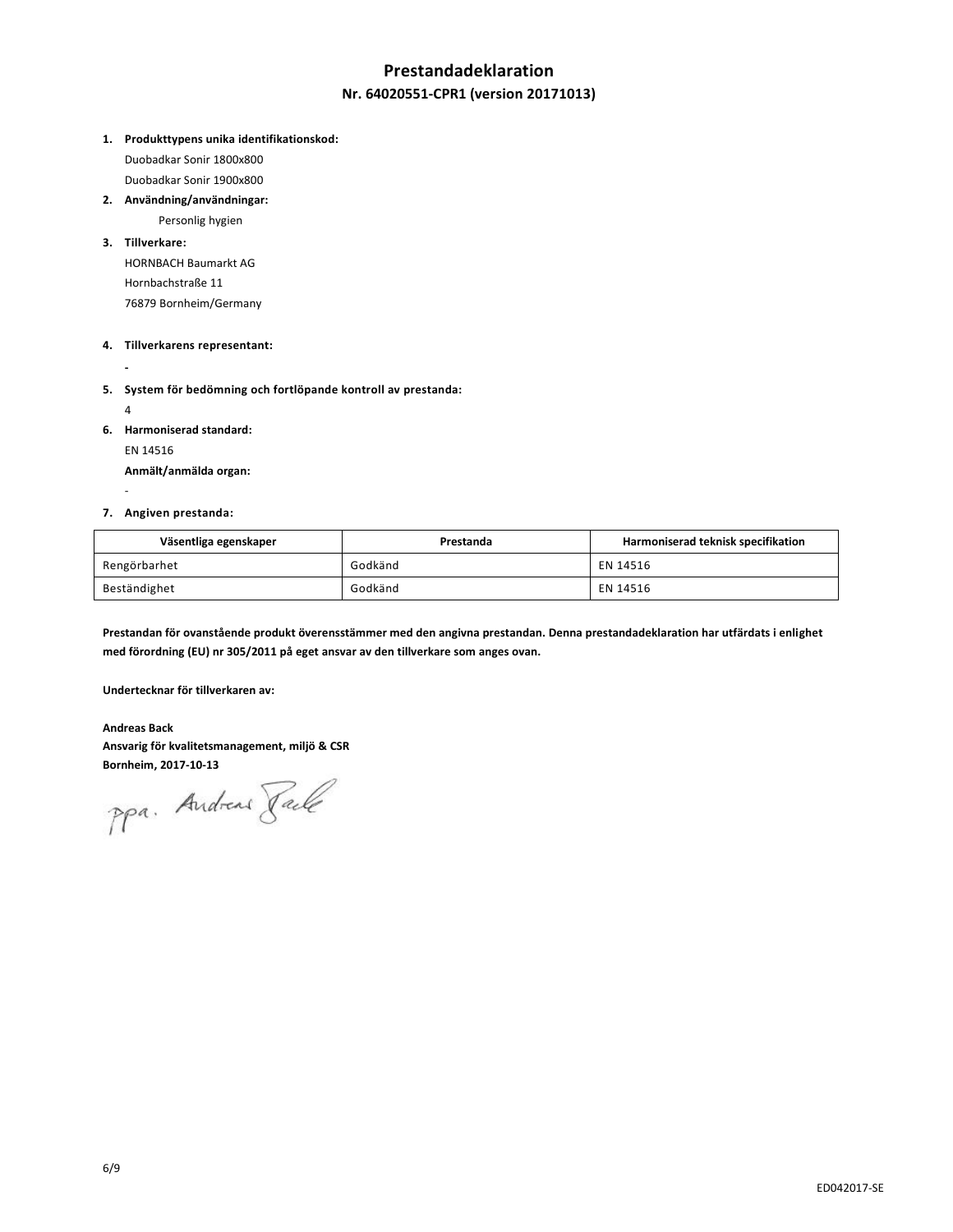# **Prohlášení o vlastnostech**

# **Č. 64020551-CPR1 (Verze 20171013)**

**1. Jedinečný identifikační kód typu výrobku:**

Duo vana Sonir 1800x800

Duo vana Sonir 1900x800

**2. Použití:**

Osobní hygiena

### **3. Výrobce:**

HORNBACH Baumarkt AG Hornbachstraße 11 76879 Bornheim/Germany

# **4. Zplnomocněný zástupce:**

**-**

**5. Systém/systémy POSV:**

4

-

**6. Harmonizovaná norma:**

EN 14516

**Oznámený subjekt/oznámené subjekty:**

**7. Vlastnosti uvedené v prohlášení:**

| Základní charakteristiky | <b>Vlastnost</b> | Harmonizovaná technická specifikace |
|--------------------------|------------------|-------------------------------------|
| Čistitelnost             | Zkouška úspěšná  | EN 14516                            |
| Životnost                | Zkouška úspěšná  | EN 14516                            |

**Vlastnost výše uvedeného výrobku se shodě s deklarovanými vlastnostmi. Toto prohlášení o vlastnostech je vydáno podle nařízení (EU) č. 305/2011 na výhradní odpovědnost výše uvedeného výrobce.**

**Podepsáno za výrobce a jeho jménem:**

**Andreas Back Vedoucí managementu kvality, úseku životního prostředí a CSR**

**Bornheim, 13.10.2017**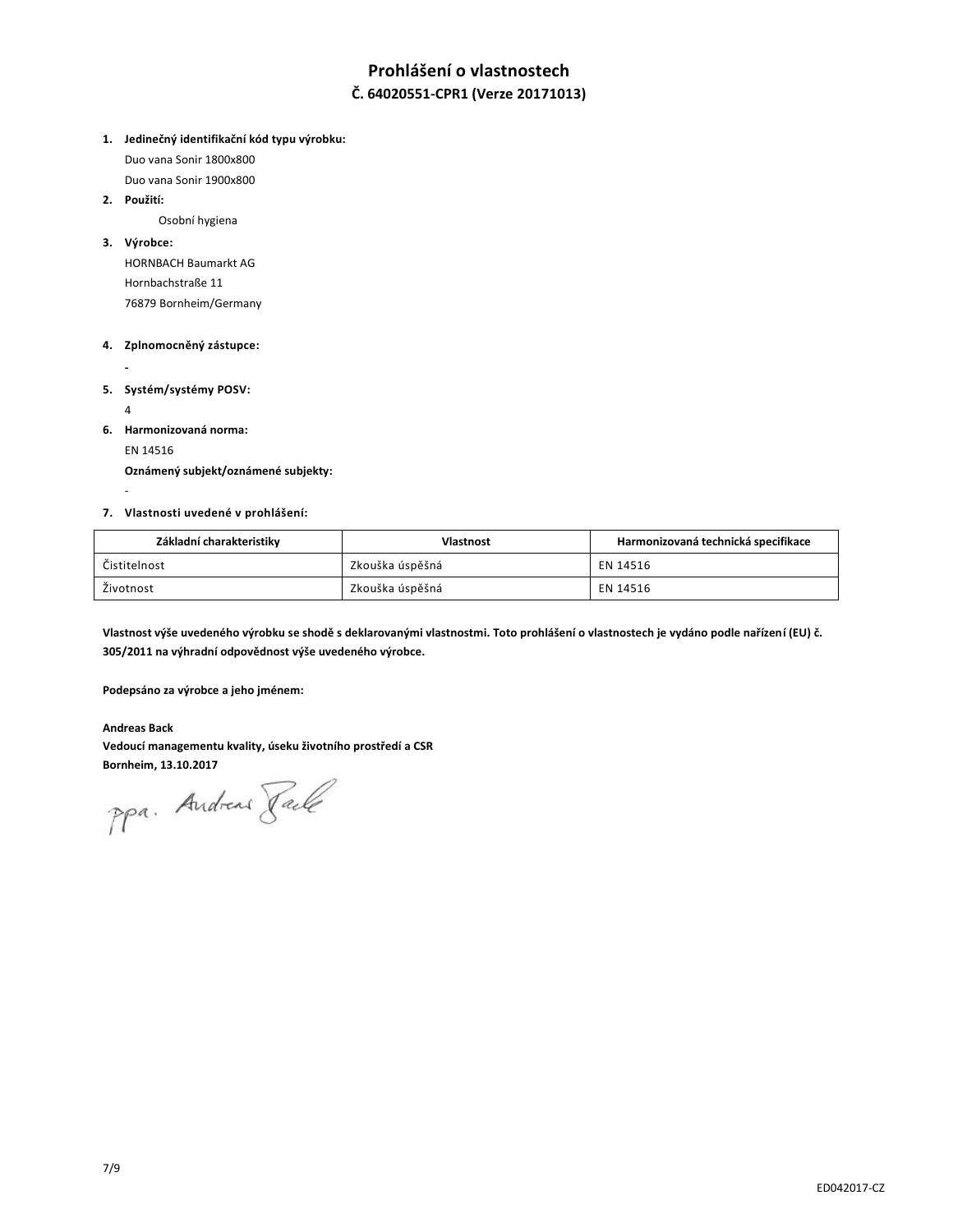# **Vyhlásenie o parametroch**

# **Č. 64020551-CPR1 (verzia 20171013)**

**1. Jedinečný identifikačný kód typu výrobku:** 

Duo vaňa Sonir 1800x800 Duo vaňa Sonir 1900x800

**2. Použitie/použitia:** 

Osobná hygiena

### **3. Výrobca:**

HORNBACH Baumarkt AG Hornbachstraße 11 76879 Bornheim/Germany

#### **4. Splnomocnený zástupca:**

**-**

**5. Systém(y) posudzovania a overovania nemennosti parametrov:** 

4

-

**6. Harmonizovaná norma:**

EN 14516

**Notifikovaný(-é) subjekt(-y):**

#### **7. Deklarované parametre:**

| Podstatné vlastnosti | Parametre  | Harmonizované technické špecifikácie |
|----------------------|------------|--------------------------------------|
| Možnosť čistenia     | V poriadku | EN 14516                             |
| Životnosť            | V poriadku | EN 14516                             |

**Uvedené parametre hore uvedeného výrobku sú v zhode s deklarovanými parametrami. Toto vyhlásenie o parametroch sa v súlade s nariadením (EU) č. 305/2011 vydáva na výhradnú zodpovednosť uvedeného výrobcu.**

**Podpísal(-a) za a v mene výrobcu:**

**Andreas Back Vedúci manažmentu kvality, úseku životného prostredia a CSR**

**Bornheim, 13.10.2017**